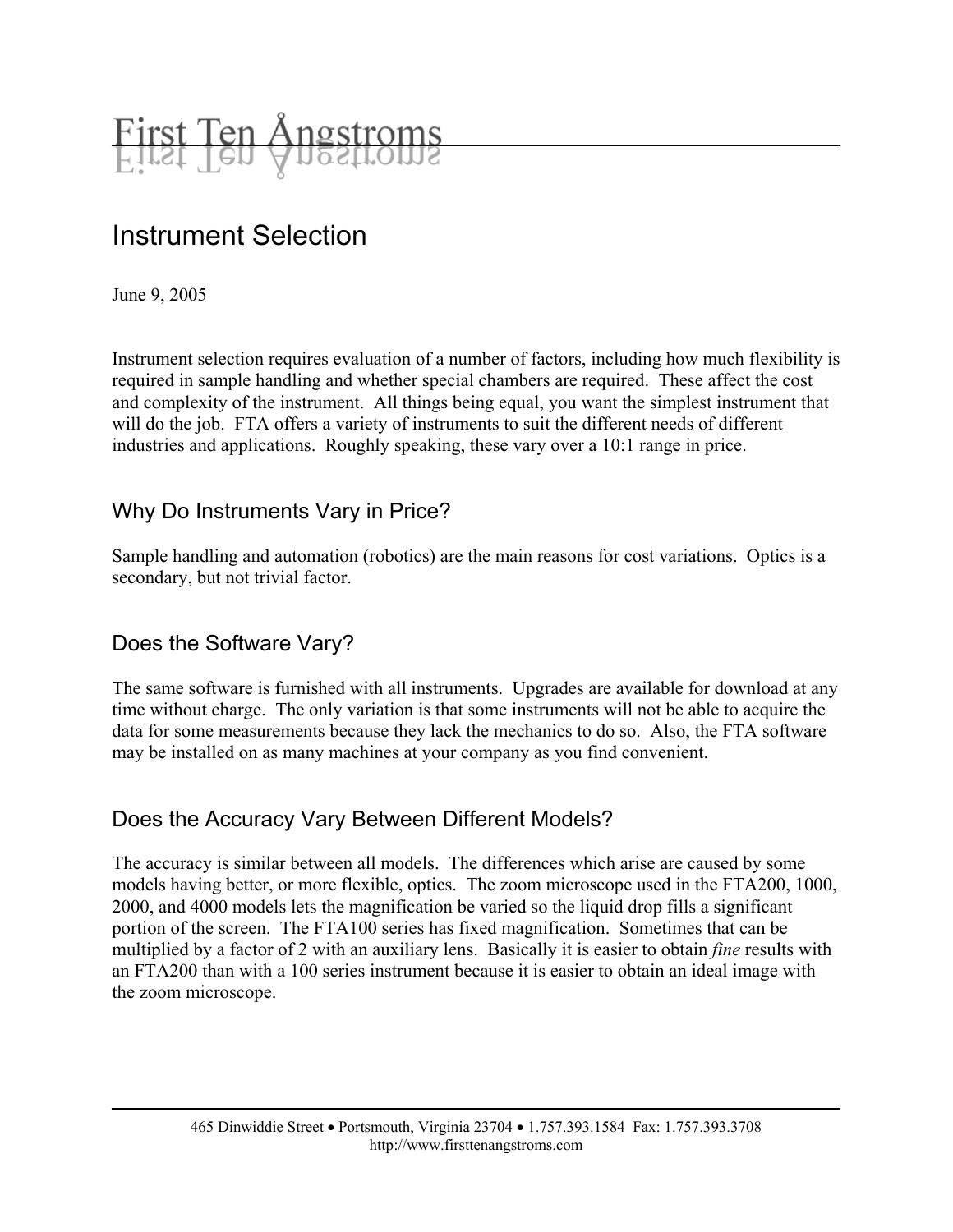#### What Affects Accuracy?

Accuracy is primarily determined by the care with which the operator sets up the measurement, not by the instrument itself. These following are under the user's control and are crucial to good results:

- Focus. Bad focus is the primary cause of poor results. A focus "meter" is part of the software and should be used.
- Drop Size. With a zoom microscope, the magnification can be changed to match the drop. With the 100 series, the magnification is fixed so the drop volume must be varied to fit the image size. Ideally, the drop will always occupy 2/3 or more of the image.
- Contrast. Proper lighting and camera adjustment are required for good images.
- Vibration. This affects interfacial tension measurements more than contact angle measurements. An air table may be required in the most difficult cases. You should never see motion in the image caused by external vibration sources.
- Baseline Determination. This is the limitation with contact angle measurements. Good automatic baseline determination requires a well-positioned sample so the baseline is visible.

## What Kind of Accuracy Can I Expect?

Specifications are given for FTA instruments in the note, *General Specifications for FTA Drop Shape Instrumentation,* available in the Papers section of [www.firsttenangstroms.com](http://www.firsttenangstroms.com/):

<http://www.firsttenangstroms.com/pdfdocs/GeneralSpecsForVideo.pdf>

This note uses the term "practical accuracy," by which we mean the accuracy you can expect with ordinary care. A user can obtain *superior* results with extra care. The issues are those of the above list. The optics are sufficiently good that they are not normally the limiting factor with any of the instruments, but some instruments may require more care and effort as described above.

### What Calibration Standards Are Available?

For contact angle work, FTA has available 90 and 39° standards made by embedding a sapphire ball in an aluminum block to the correct depth. These are 3-D objects and require the same setup as a real liquid drop. They should not be confused with 2-D film images which are much less demanding and do not really test the instrument.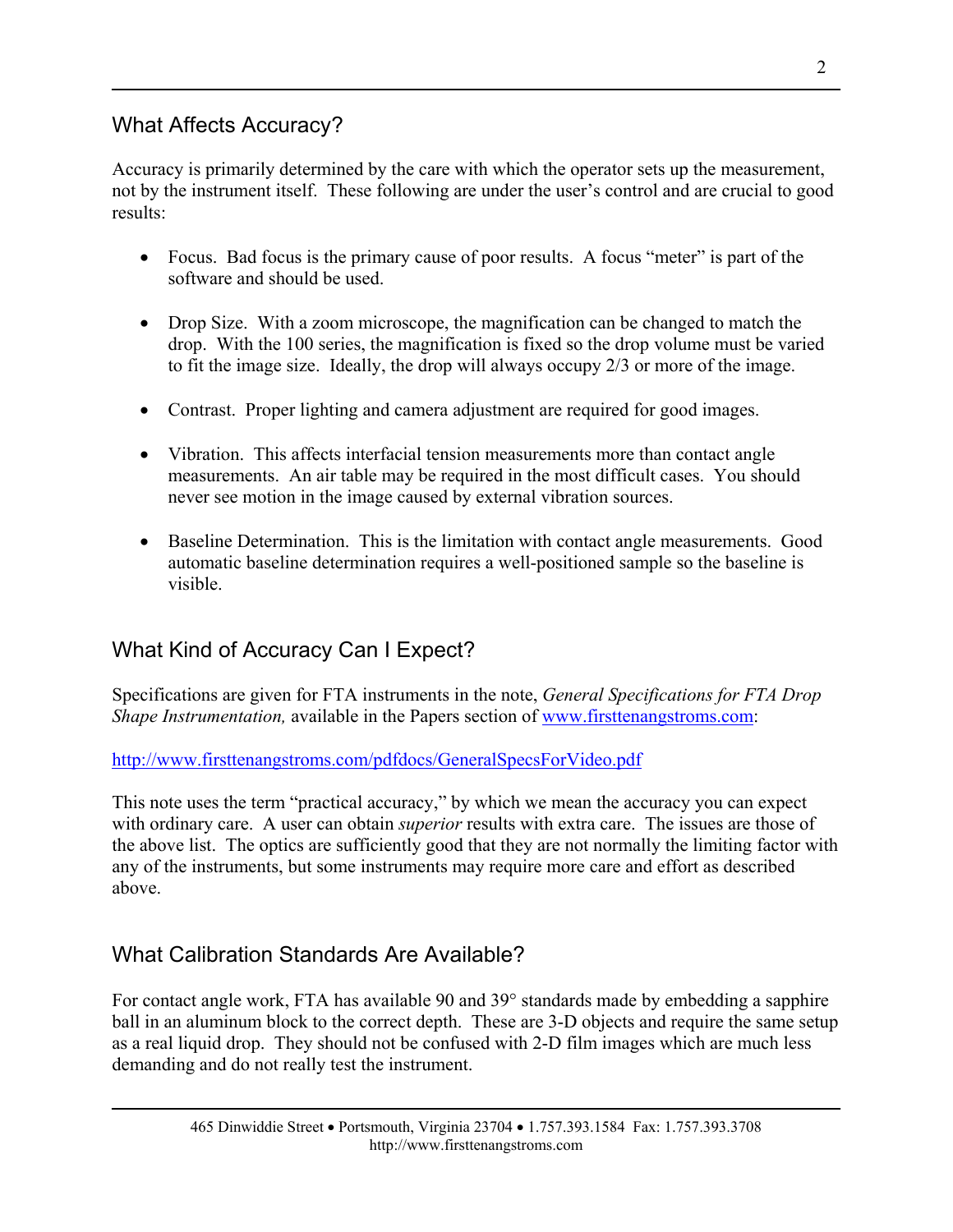You should expect to come within  $\pm 1^{\circ}$  of the standard's value. In truth, much of the uncertainty is in the standard itself, as it is difficult to manufacture to the precision required to be really better than the instrument.

For interfacial tension work, most people use distilled water. At 25°C ambient, the handbook value is 71.9mN/m. You should be able to come within  $\pm 1$ mN/m and with care,  $\pm 0.5$ mN/m. Vibration becomes the limiting value at this point. It should also be noted that *extreme* care is required to maintain the purity of the water for such measurements. See the FTA website for examples and discussions of this measurement. With good vibration isolation, people do  $+0.25$ mN/m.

## How Does Sample Handling Vary?

Sample handling varies from a simple table, positioned by hand on the desktop, for the FTA125 to 3 axis robotic stages for the FTA200 and above systems. The more expensive instruments offer a choice of manual rack-and-pinion stages (so the user turns a knob to move the stage) or stepper motor driven stages under software control.

There are three descriptions that can be applied to stages:

- range of motion (how much can position be varied without a new setup)
- how big a sample can be supported
- over what range on the sample can drops be placed and analyzed.

The real limitation is the *working distance* of the optics. This is the distance from the mechanical end of the lens to the focal plane. Sample motion greater than the working distance requires special considerations. Why not just use a long working distance lens? The answer is that these suffer from poor resolution, so there is a compromise between good optical resolution (good image quality) and space to move the sample around. For reference, most FTA instruments use a working distance of approximately 100mm.

To get around this limitation for really large samples, most FTA instruments provide the flexibility to look down slightly on the sample. A typical angle is 3° above the horizontal. This tilts the optics up just enough that the sample can slide under them and thus be moved around on a larger scale. We presume, of course, that the sample is flat so no "mountains" run into the optics.

The table on the following page compares the various instruments in the FTA line.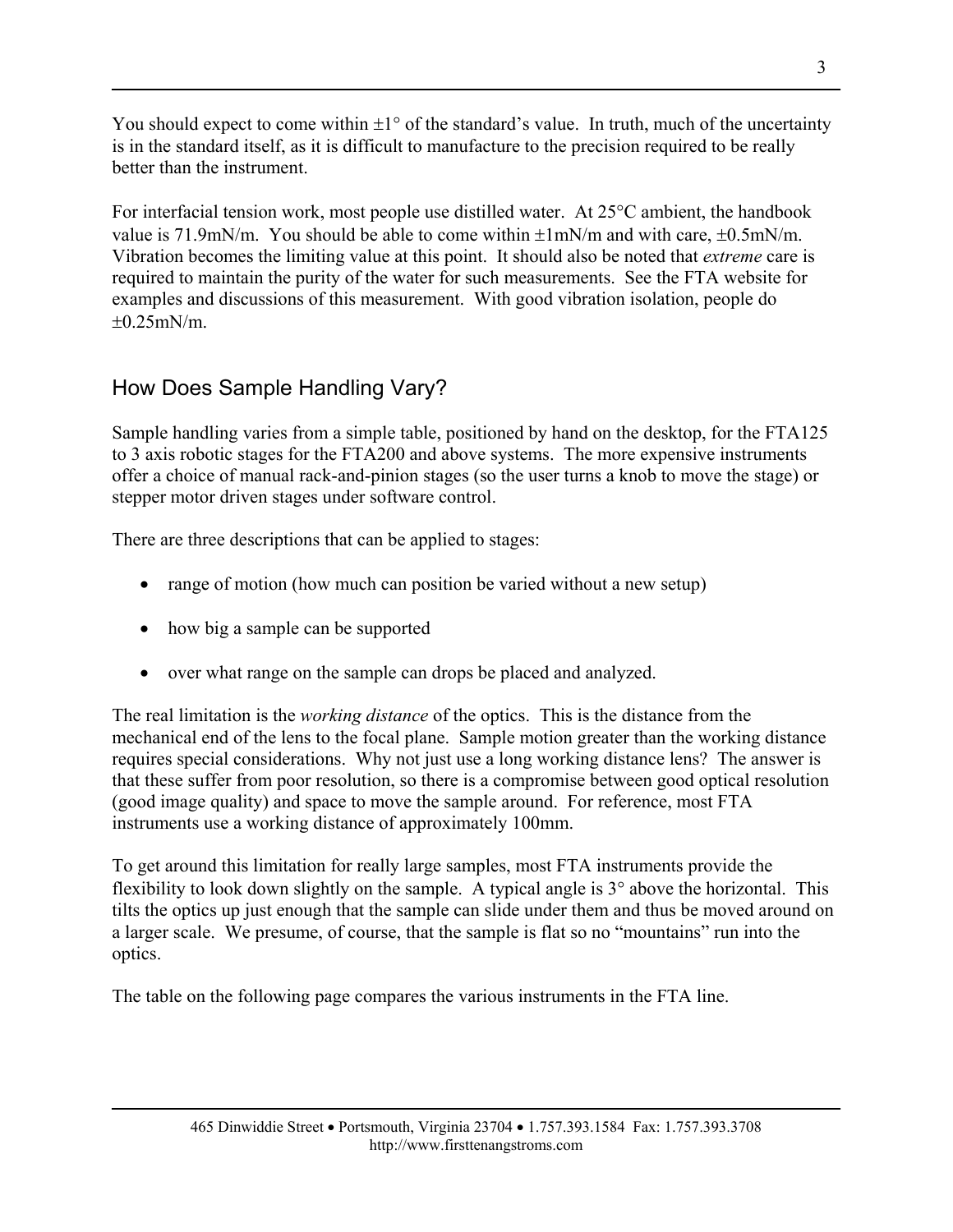| Model          | Working<br>Distance and<br>approximate<br>Horizontal<br><b>Field of View</b> | <b>Stage Movement</b>                                                                                            | Sample Size                                                                                                                                   | Comments                                                                                                                                                                                                  |
|----------------|------------------------------------------------------------------------------|------------------------------------------------------------------------------------------------------------------|-----------------------------------------------------------------------------------------------------------------------------------------------|-----------------------------------------------------------------------------------------------------------------------------------------------------------------------------------------------------------|
| <b>FTA125</b>  | 75 <sub>mm</sub><br>8mm or 4mm<br>with opt<br>extender lens                  | manual X-Y, adjustable Z,<br>completely by hand; limited to<br>125mm along optical axis;<br>other dimension open | 125×125×25mm practical<br>one "125" dimension can<br>be larger if need be                                                                     | choose either 0° or 3°<br>mirror at time of order;<br>use 0° for small<br>$(25\times100$ mm) samples;<br>2 <sup>nd</sup> mirror at extra cost.<br>FTA125 does not have<br>optional stages or<br>chambers. |
| <b>FTA135</b>  | 75 <sub>mm</sub><br>8 <sub>mm</sub>                                          | manual R, manual Z, geared<br>theta R-θ-Z stage for wafers                                                       | up to 300mm $\phi$ wafers or<br>400×400mm panels                                                                                              | specialized for wafers<br>and similar products                                                                                                                                                            |
| <b>FTA136</b>  | 75 <sub>mm</sub><br>12mm                                                     | sits on top of transparent<br>glass sample which may be<br>indefinitely large                                    | any size                                                                                                                                      | contact angle<br>measurements by the<br>top view method;<br>particularly good for low<br>angles                                                                                                           |
| <b>FTA137</b>  | 75mm<br>8 <sub>mm</sub>                                                      | sits on top of non-transparent<br>samples                                                                        | any size                                                                                                                                      | traditional 3° side-view<br>contact angles from<br>head sitting on large<br>sample                                                                                                                        |
| <b>FTA188</b>  | 65 <sub>mm</sub><br>5mm<br>high quality<br>fixed mag<br>microscope           | manual rack-and-pinion<br>44×44×25mm stage standard;<br>rotary and other stages<br>optional                      | 150×150×25mm<br>practical; the FTA188<br>offers unusually good<br>access to samples and<br>this makes sample<br>handling easy and<br>flexible | The FTA188 is the only<br>model in the 100 series<br>that can use FTA200<br>chambers and stages; it<br>also has a swinging arm<br>mount to instantly<br>change from 0° to any<br>angle up to 6° lookdown  |
| <b>FTA200</b>  | 93 <sub>mm</sub><br>$8\rightarrow 1.4$ mm<br>zoom                            | manual rack-and-pinion<br>44×44×25mm stage standard;<br>rotary and other stages<br>optional                      | 150×150×25mm practical                                                                                                                        | variety of stages and<br>chambers available                                                                                                                                                               |
| FTA1000        | 35 to 175mm<br>$8\rightarrow 1.4$ mm<br>zoom                                 | modular system with a variety<br>of stages                                                                       | up to 300mm $\phi$ wafer or<br>$150\times150$ mm general<br>purpose samples                                                                   | expandable, modular<br>system compatible with<br>automation                                                                                                                                               |
| <b>FTA2000</b> | 175mm                                                                        | 150mm radial, 360° theta,                                                                                        | up to 300mm $\phi$ wafer                                                                                                                      | highly automated,                                                                                                                                                                                         |
|                | $8\rightarrow 1.4$ mm<br>zoom                                                | 25mm Z stepper driven                                                                                            |                                                                                                                                               | sequencer driven<br>instrument                                                                                                                                                                            |
| FTA4000        | 35mm<br>$1.7 \rightarrow 26$ mm<br>zoom                                      | 25×25×25mm stepper driven                                                                                        | $25\times25\times25$ mm                                                                                                                       | specialized for very<br>small drops                                                                                                                                                                       |